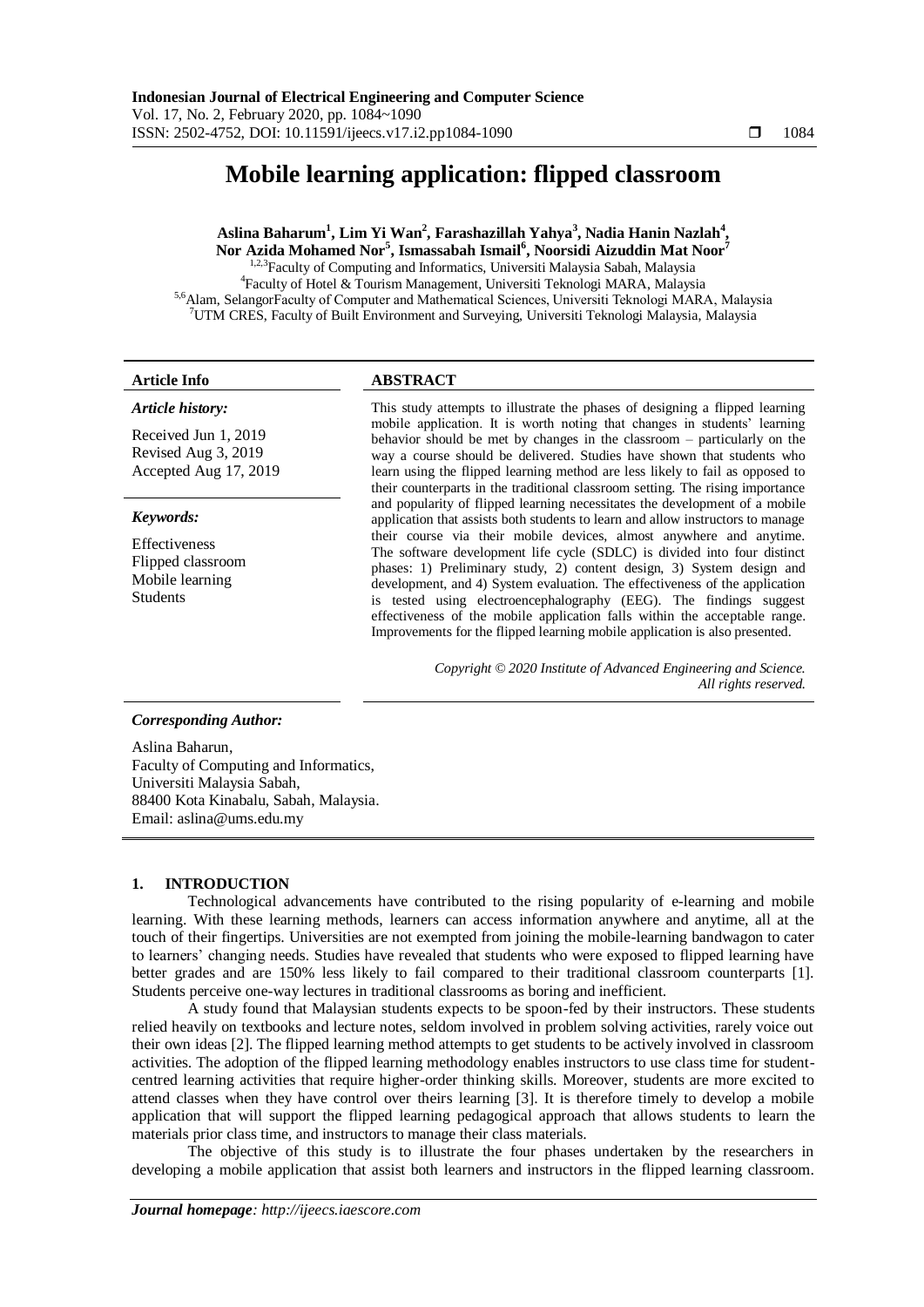The four phases of the software development life cycle are: 1) preliminary study, 2) content design, 3) system design and development, and 4) system evaluation using electroencephalography (EEG). Suggestions for improvements were also illustrated based on the findings of face to face interviews with the respondents.

# **2. FLIPPED LEARNING**

In flipped learning, students" exposure to new materials takes place outside of the classroom, typically in an online environment. This allows for class time to be used for student-centred activities, allowing for collaboration, acquire interpersonal skills, think creatively, and communicate creatively [3, 4]. The continuously growing access to information on the Internet, traditional classroom settings of the teacher as a sage on the stage will soon become obsolete [5].

A comparison of the traditional classroom setting versus the flipped classroom is illustrated in Figure 1. In a traditional classroom, learning contents are delivered via lectures, and homework are assigned for students to complete outside of the classroom. The flipped learning classroom, students study the learning materials prior coming to class, reserving class time for inquiries, applications, and assessments. The main purpose of the flipped classroom is to allow greater focus on the application of knowledge and avoid students to become *surface learners*.



Figure 1. Traditional classroom and flipped classroom comparison

The flipped learning environment addresses individual needs. Students of varying abilities have control over theirs learning. Students can watch the learning materials as much or as little as they need, at their own convenience and speed. Students are able to stop, pause, rewind, and even replay materials for advanced concepts. Understanding the which topic that they require more help with allow for a more personalized tutoring with the instructor during class time [6-10].

In comparison to blended learning, traditional learning, and e-learning on self-efficacy, intrinsic motivation, perceived flexibility, and learners" performance, learners using the flipped learning method showed superior performance than the other three learning methods. The method also seemed to have positive effects on learners" self-efficacy and intrinsic motivation. Students who obtained better understanding before attending face-to-face sessions are engaged in higher level of cognitive processing [4, 10, 11].

### **3. RELATED WORKS**

A self-regulated flipped learning approach was developed by [12] to effectively read and understand learning materials prior class time so that learners would be capable of interacting with their peers and instructors for in-depth discussions. Figure 2 illustrates the learning flow of the self-regulated flipped learning approach. The instructor will introduce the syllabus, the self-regulated learning mode, and the flipped classroom method at the beginning of the course. Once the students understand the learning mode, a learning goal will be set based on students' prior learning experience. After completing the goal setting, students are then allowed to utilize the out-of-class learning system. The out-of-class learning system allows learners to read the e-books and attempt quizzes where ever and whenever. The learners' learning logs and performance are recorded in the database. Based on students" learning logs and performance, the instructor will conduct discussions that are appropriate with the learners' abilities. Face-to-face class time enables instructors to discuss any misunderstandings on the concepts, or error-prone questions.

On top of discussions, interactive learning activities are also conducted during class time. After completion of both in-class and out-of-class learning activities, learners are guided to perform selfevaluation in the self-regulated monitoring system. Upon completion, the database will provide learners with a diagnosis of theirs learning performance. Learners will then adjust their self-regulation accordingly.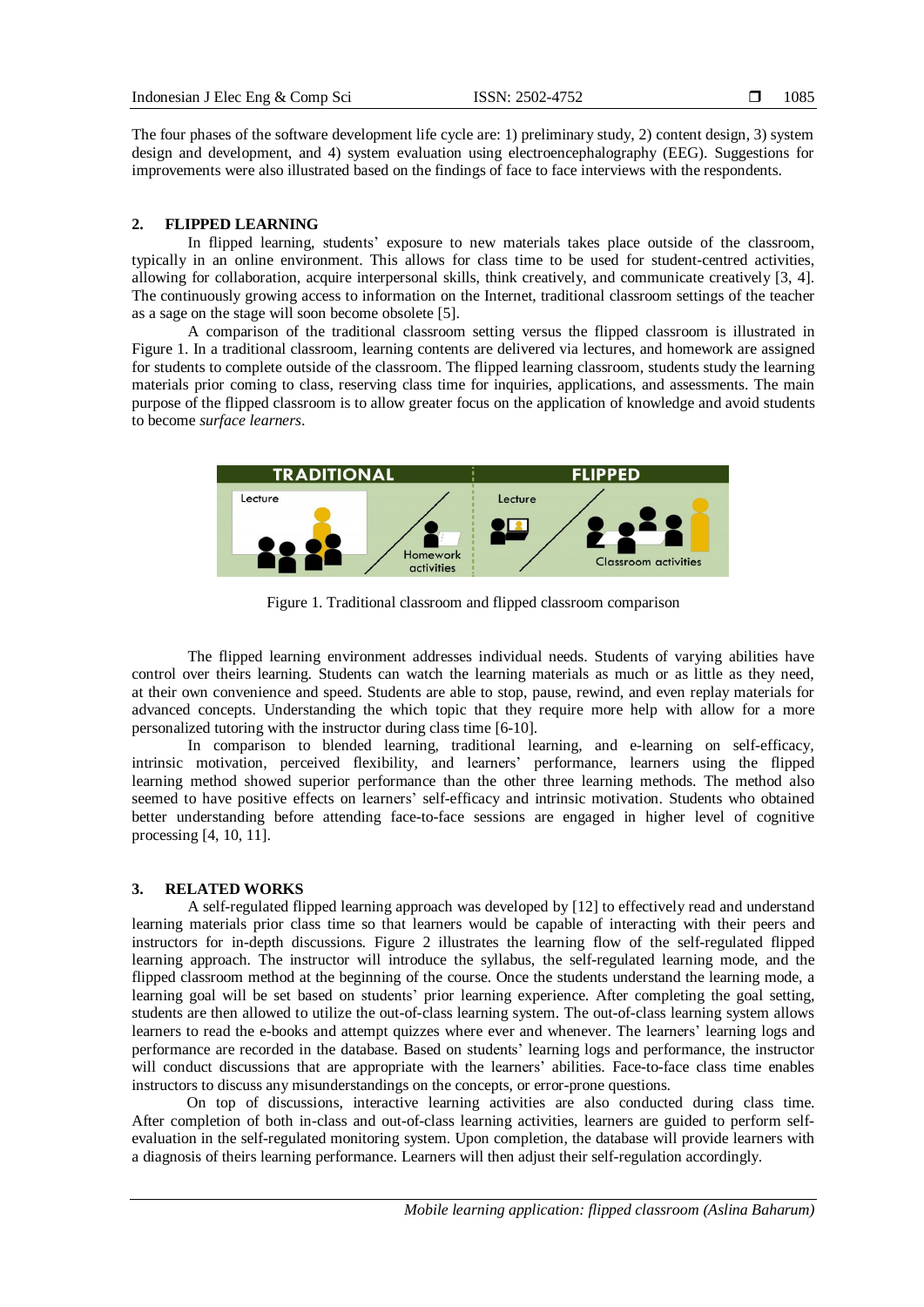

Figure 2. Learning flow of the self-regulated flipped classroom approach

# **4. REVIEW OF EXISTING SYSTEMS**

To keep abreast with the current software demands, three existing systems (Khan Academy, edX, and OpenLearning) related to mobile-learning (M-Learning) were reviewed. Khan Academy is the most prominent pioneer among the new generation of digital learning organizations with almost 10 million unique visitors monthly [13]. EdX, developed through the collaboration of Ivy League universities are one of the main Massive Open Online Course (MOOC) platform with more than 15 million users worldwide [14]. In Malaysia, OpenLearning was elected as the official MOOC platform for all public higher learning institutions (HLIs). To prepare graduates for the  $4<sup>th</sup>$  industrial revolution, the Malaysian government aims to have at least 15% of public HLIs courses be taught online by 2015, leading to 30% in 2020.

After reviewing the strengths and weaknesses of the functionality modules in each platforms, the researchers unanimously decided to include a discussion and quiz module, both of which were absent in all three platforms. The software, named as PokeLearn, have a *register* module, *login* module, and a *manage profile* module, similar to the three existing systems. On top of that, PokeLearn also includes a *view progress* module that enables instructors and students to track progress. The *learn* module and *discuss* module that is included in PokeLearn distinguishes the mobile application from Khan Academy, EdX and OpenLearning. The *learn* module allows instructors to create learning contents in multiple video and document formats such as .ppt, .pdf., .doc., .mp4, etc. Students need not download the learning contents to review them. The *discuss* module enables students to communicate with their instructor or peers via text or images in private chatrooms. This function allows students to get assistance when needed. This is different from an existing *forum* module on Open Learning where learners only have 'like' and 'comment' features that can be seen publicly.

# **5. METHODOLOGY**

The software development begins with a preliminary study on the teaching methods currently being used in Malaysia. There are four phases in the SDLC, namely preliminary study, content design, system design and development, and evaluation. In the preliminary phase, the researchers construct the problem statement and review past literature in the areas of concern. There are three main activities conducted during this phase; a) analyze existing pedagogical approach commonly used in Malaysia, b) review types of educational applications, and c) identify the issues that exists in the adoption of existing applications. In the second phase, the researchers focus on content design. Similar to phase 1, there are also three main activities in the phase; a) review current technologies and tools used in mobile learning applications, b) study existing MOOC mobile learning applications, and c) design the learning contents for a Technopreneurship course on the OpenLearning platform. The output of this phase is the complete learning materials for Technopreneurship. In phase three, the researchers focuses on system design and development that comprises of five major activities; a) questionnaire development, b) application flow design, c) database design, d) user interface design, and e) system development. The evaluation of the application was conducted in the final phase using EEG. The three main activities in the final phase; a) verification and validation, b) post-project survey, and c) data collection on the new system.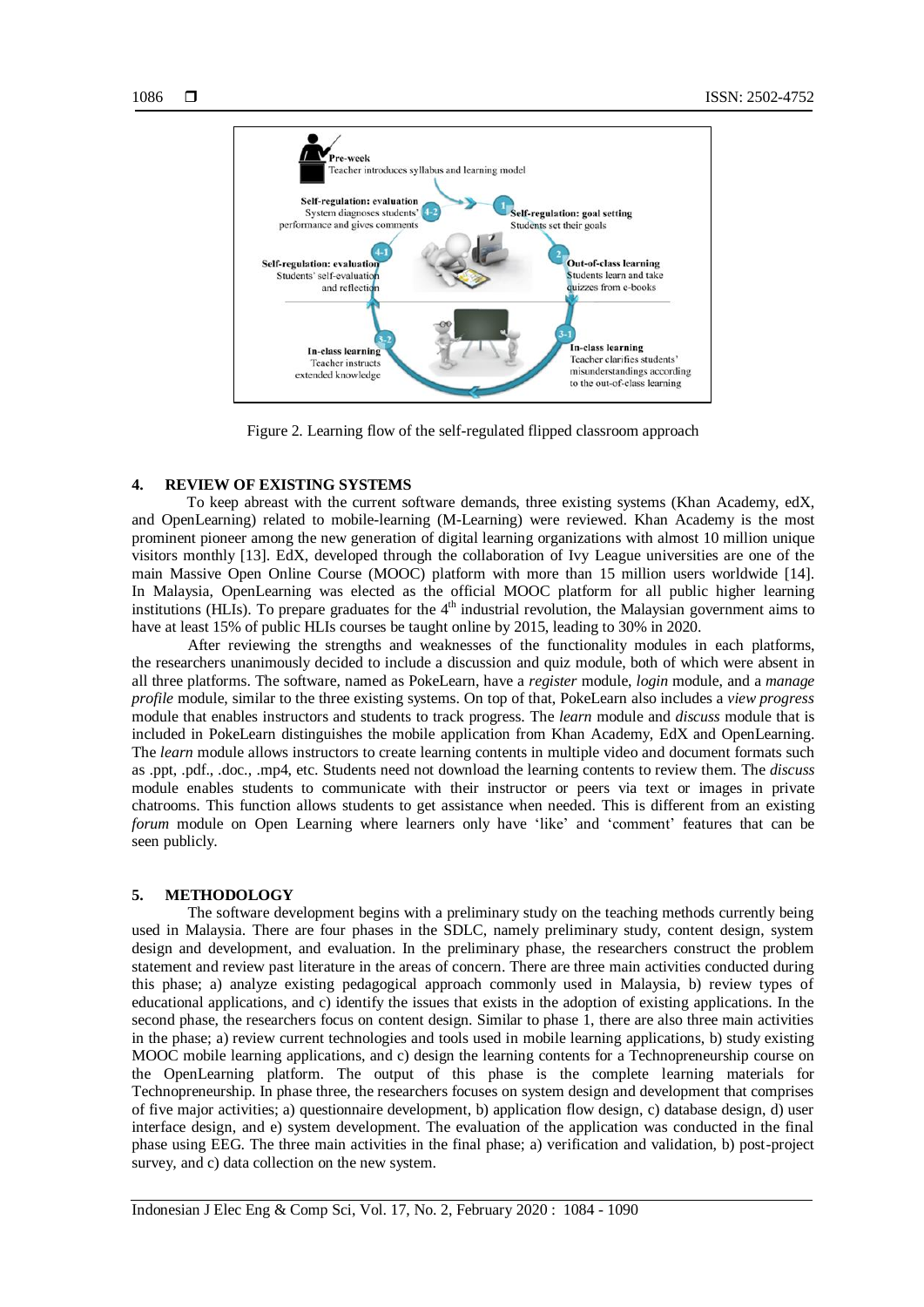# **6. IMPLEMENTATION OF FLIPPED CLASSROOM**

A flipped classroom approach is implemented post development of the M-Learning application. Figure 3 demonstrate the interface for all of the modules in the application. The pilot course for this project is a Technopreneurship course that being offered to second year bachelor"s degree students. This is the reason why the researchers had to prepare learning materials for this course on OpenLearning in phase 2. Completed learning materials are then uploaded to PokeLearn. Students enrolled in the course are instructed to study the course materials prior class time. At the start of the class, students are required to complete an assignment or quiz to gauge their readiness and understanding of the topic. The instructor then guides the students through series of inquiries, activities and discussions.



Figure 3. Mobile application (pokelearn)

# **7. EVALUATION**

The researcher used the Effective Learner application to evaluate PokeLearn"s effectiveness. Neurosky Mindwave headset were used to monitor learning effectiveness by measuring learners" focus levels. The headset detects tiny electrical impulses, or brainwaves and analyze it using the Effective Learner application. An Effectiveness Tracker shows current focus level and learning effectiveness using six colorcoded levels [15], and provides a session report that includes the time plot of the effectiveness during the study duration with a pie chart showing percentages in different colors. Figure 4 illustrates the learning effectiveness scale. Learning effectiveness is represented by six colors from red to blue, with red being least effective, and blue being most effective. Upon completion of the evaluation, individuals were interviewed on their experience of using PokeLearn.



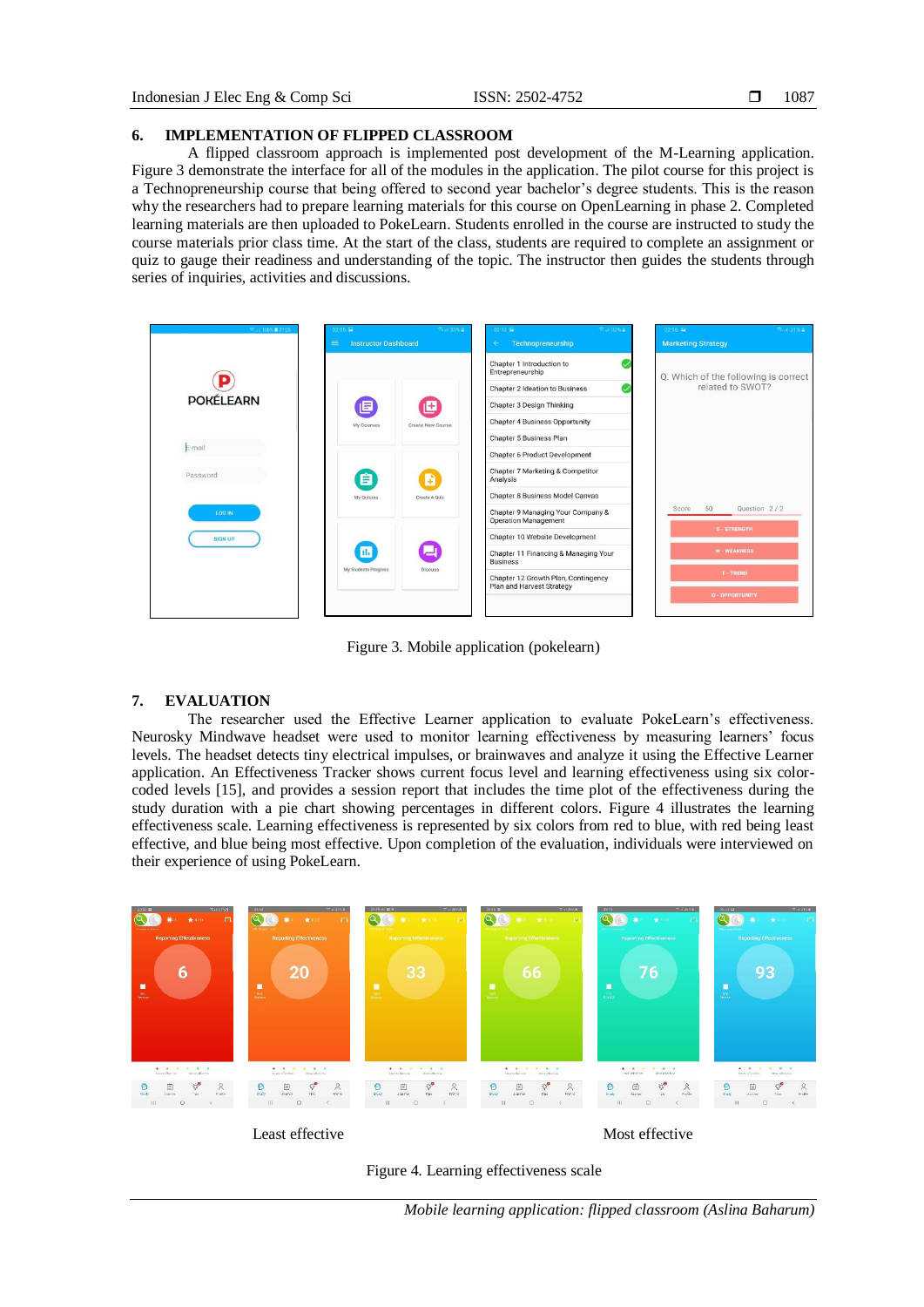Prior testing, respondents were briefed on the tasks they need to complete on PokeLearn. The tasks given are illustrated in Table 1. Respondents were given the brainwave headset for them to put on before being given mobile devices that are pre-installed with PokeLearn. Respondents can begin completing the tasks given once the Effective Learner application detects brainwave readings.

|     | Table 1. Respondents' Tasks                                                                                                                                     |
|-----|-----------------------------------------------------------------------------------------------------------------------------------------------------------------|
| No. | Tasks                                                                                                                                                           |
| 1.  | Register an account                                                                                                                                             |
| 2.  | Search for Technopreneurhsip course                                                                                                                             |
| 3.  | Enroll into the course                                                                                                                                          |
| 4.  | Learn Chapter 7 (Marketing and Competitor Analysis) of the Technopreneurship<br>course with the method they prefer, either reading PDF slide or watching video. |
| 5.  | Take a quiz on Chapter 7.                                                                                                                                       |
| 6.  | Add a friend in the discussion function.                                                                                                                        |
| 7.  | View the progress of the course taken.                                                                                                                          |

Upon completion, respondents are required to fill up their personal data comprises of their name, age, and gender. Once they have completed all tasks, they are interviewed on theirs learning experience using PokeLearn.

# **8. DATA COLLECTION**

The effectiveness of the PokeLearn mobile application was evaluated by 10 respondents. Respondents' demographic profile, screenshots of user testing session reports, and interview responses is illustrated in Figure 5.



Figure 5. User testing session report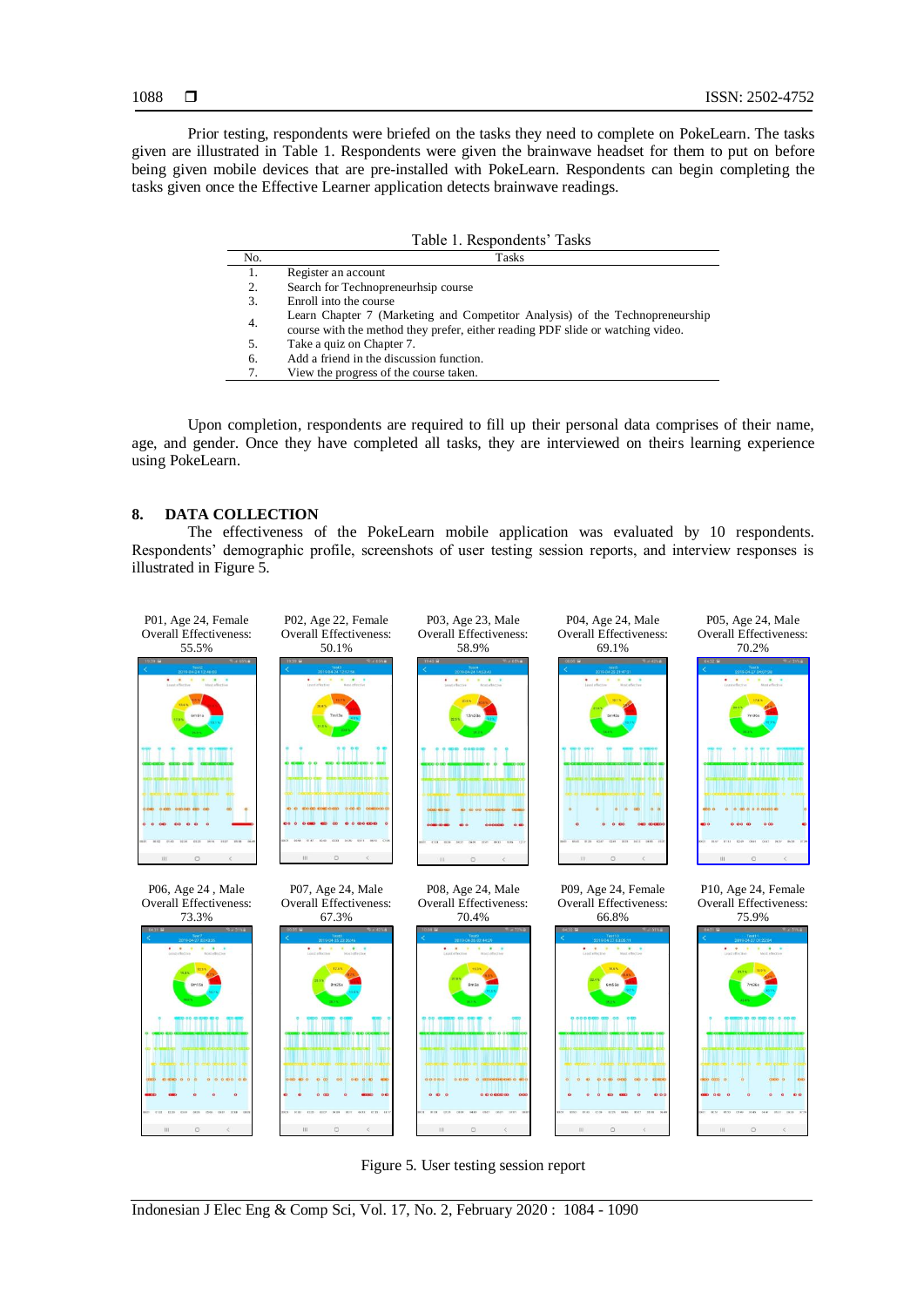#### **9. FINDING AND DISCUSSION**

The respondents" demographic profile shows that 60% of the respondents are male. 80% of the total respondents are 24 years old. Respondents" total learning time ranges between 5 minutes 43 seconds and 12 minutes 30 seconds, which is within the recommended duration of M-learning of between 3 to 15 minutes [16-18]. The minimal learning times is expected as M-learning is anticipated to occur while learners are in between activities (waiting for a bus, in a coffee shop, waiting for laundry, etc.). The results suggest that the PokeLearn's effectiveness is between 50.1% to 75.9%, with an average effectiveness of 65.75% that is well within the effective range. All 10 respondents gave positive feedback about flipped learning, as well as on PokeLearn's interface. Findings from an interview with the respondents revealed that the respondents believe that flipped learning will enhance students" performance. Respondents suggested that user experience could be further improved with offline capabilities, gaming elements and assessment reviews.

# **10. CONCLUSION**

The ever changing needs of learners call for a change in teaching methodologies. Learners today are easily distracted with the abundance of information that can be assessed online, therefore it is the responsibility of the instructors to teach using methodologies that would encourage students" engagement [19-21]. Findings of this study indicate that the flipped learning method assisted by M-Learning application does increase learning effectiveness [22-25].

#### **ACKNOWLEDGEMENT**

Researchers are thankful to Universiti Malaysia Sabah (UMS) for the support of the resources and necessary facilities for the preparation of the research. This study is currently funded by a UMSGreat Grant from Universiti Malaysia Sabah (GUG0299-2/2018).

#### **REFERENCES**

- [1] Freeman, S., Eddy, S. L., McDonough, M., Smith, M. K., Okoroafor, N., Jordt, H., & Wenderoth, M. P, "*Active learning increases student performance in science, engineering, and mathematics*," Proceedings of the National Academy of Sciences, 111(23), 8410–8415. Retrieved from <https://doi.org/10.1073/pnas.1319030111> (2014).
- [2] Fung Lan Yong. (2010). "A study on the learning approaches of Malaysian students in relation to English Language acquisition",Fro[mhttps://www.researchgate.net/publication/260762634\\_A\\_study\\_on\\_the\\_learning\\_approaches\\_of\\_](https://www.researchgate.net/publication/260762634_A_study_on_the_learning_approaches_of_Malaysian_students_in_relation_to_English_Language_acquisition) [Malaysian\\_students\\_in\\_relation\\_to\\_English\\_Language\\_acquisition,](https://www.researchgate.net/publication/260762634_A_study_on_the_learning_approaches_of_Malaysian_students_in_relation_to_English_Language_acquisition) Retrieved October 18, 2018,
- [3] Hazlina Aziz. (2015). "Flip" your classroom | New Straits Times | Malaysia General Business Sports and Lifestyle News, from [https://www1.nst.com.my/news/2017/03/119357/flip-your-classroom,](https://www1.nst.com.my/news/2017/03/119357/flip-your-classroom) Retrieved October 18, 2018.
- [4] Thai, N. T. T., De Wever, B., & Valcke, M, "The impact of a flipped classroom design on learning performance in higher education", Looking for the best "blend" of lectures and guiding questions with feedback. Computers and Education, 107, 113–126. Retrieved from [https://doi.org/10.1016/j.compedu.2017.01.003,](https://doi.org/10.1016/j.compedu.2017.01.003) (2017).
- [5] Jenkins, M., Bokosmaty, R., Browne, C., Hanson, J., & Kupatadze, K, "Enhancing the Design and Analysis of Flipped Learning Strategies". Retrieved from [https://doi.org/10.20343/teachlearninqu.5.1.6,](https://doi.org/10.20343/teachlearninqu.5.1.6) (2017).
- [6] Embi, M. A. Blended & Flipped Learning, "Case Studies in Malaysian HEIs of Education Malaysia". Retrieved from https://www.moe.gov.my/images/Terbitan/Buku-informasi/Blended-Flipped-Learning-Case-Studies-in-Malaysian-2014/Blended & Flipped Learning-Case Studies in Malaysian HEIs\_OnlineVersion26112014. pdf, (2014)
- [7] Bishop, J. L., & Verleger, M. A, "The Flipped Classroom A Survey of the Research". Retrieved from [https://doi.org/10.1109/FIE.2013.6684807,](https://doi.org/10.1109/FIE.2013.6684807) (2013).
- [8] Johnson, G. B, "Student perceptions of the Flipped Classroom, Retrieved from [https://doi.org/10.14288/1.0073641,](https://doi.org/10.14288/1.0073641) (2013).
- [9] Kong, S. C, "Developing information literacy and critical thinking skills through domain knowledge learning in digital classrooms", An experience of practicing flipped classroom strategy. Computers & Education, 78, 160–173. Retrieved from [https://doi.org/10.1016/J.COMPEDU.2014.05.009,](https://doi.org/10.1016/J.COMPEDU.2014.05.009) (2014)
- [10] Roach, T, Student perceptions toward flipped learning, "New methods to increase interaction and active learning in economics". *International Review of Economics Education*, 17, 74–84. Retrieved from [https://doi.org/10.1016/J.IREE.2014.08.003,](https://doi.org/10.1016/J.IREE.2014.08.003) (2014).
- [11] Gilboy, M. B., Heinerichs, S., & Pazzaglia, G. (2015). "Enhancing student engagement using the flipped classroom", *Journal of nutrition education and behavior*,47(1), 109-114.
- [12] Lai, C. L., & Hwang, G. J, "A self-regulated flipped classroom approach to improving students' learning performance in a mathematics course", *Computers & Education*, 100, 126-140, (2016).
- [13] Robert Murphy, Lawrence Gallagher, Andrew Krumm, Jessica Mislevy, Amy Hafter, M. P, "Research on the Use of Khan Academy in Schools". Retrieved from [https://www.sri.com/sites/default/files/publications/2014-03-](https://www.sri.com/sites/default/files/publications/2014-03-07_implementation_briefing.pdf) [07\\_implementation\\_briefing.pdf,](https://www.sri.com/sites/default/files/publications/2014-03-07_implementation_briefing.pdf) (2014)